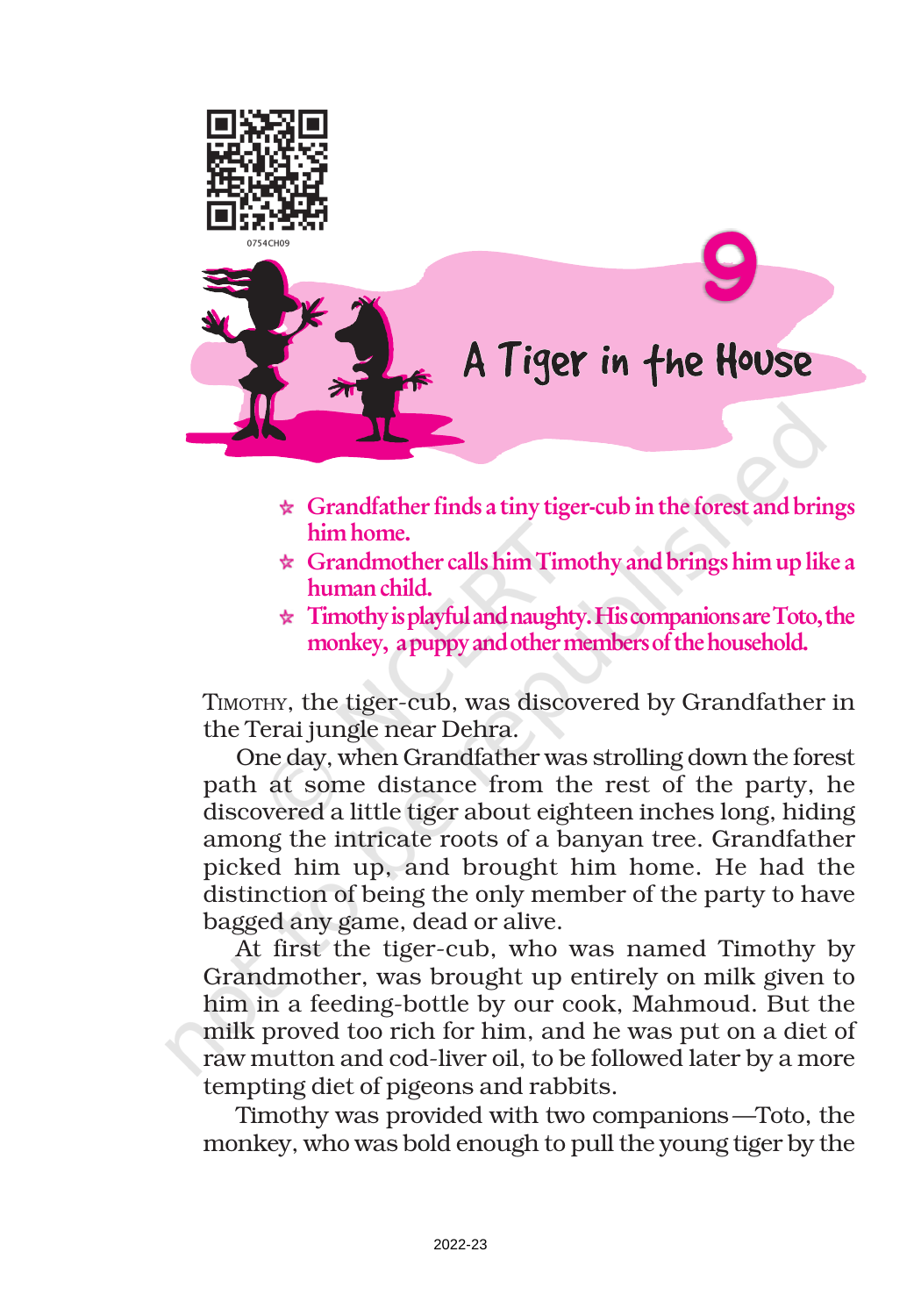tail, and then climb up the curtains if Timothy lost his temper; and a small mongrel puppy, found on the road by Grandfather.

At first Timothy appeared to be quite afraid of the puppy, and darted back with a spring if it came too near. He would make absurd dashes at it with his large forepaws, and then retreat to a ridiculously safe distance. Finally, he allowed the puppy to crawl on his back and rest there!

One of Timothy's favourite amusements was to stalk anyone who would play with him, and so, when I came to live with Grandfather, I became one of the tiger's favourites. With a crafty look in his glittering eyes, and his body crouching, he would creep closer and closer to me, suddenly making a dash for my feet, rolling over on his back and kicking with delight, and pretending to bite my ankles.

He was by this time the size of a full-grown retriever, and when I took him out for walks, people on the road would give us a wide berth. When he pulled hard on his chain, I had difficulty in keeping up with him. His favourite place in the house was the drawing-room, and he would make himself

59

A Tiger in the House

A Tiger in the House



darted: moved or rushed suddenly retreat: go back stalk: move stealthily towards crafty: cunning retriever: a breed of dog (trained to retrieve game in hunting) **give us a wide berth:** keep a safe distance from us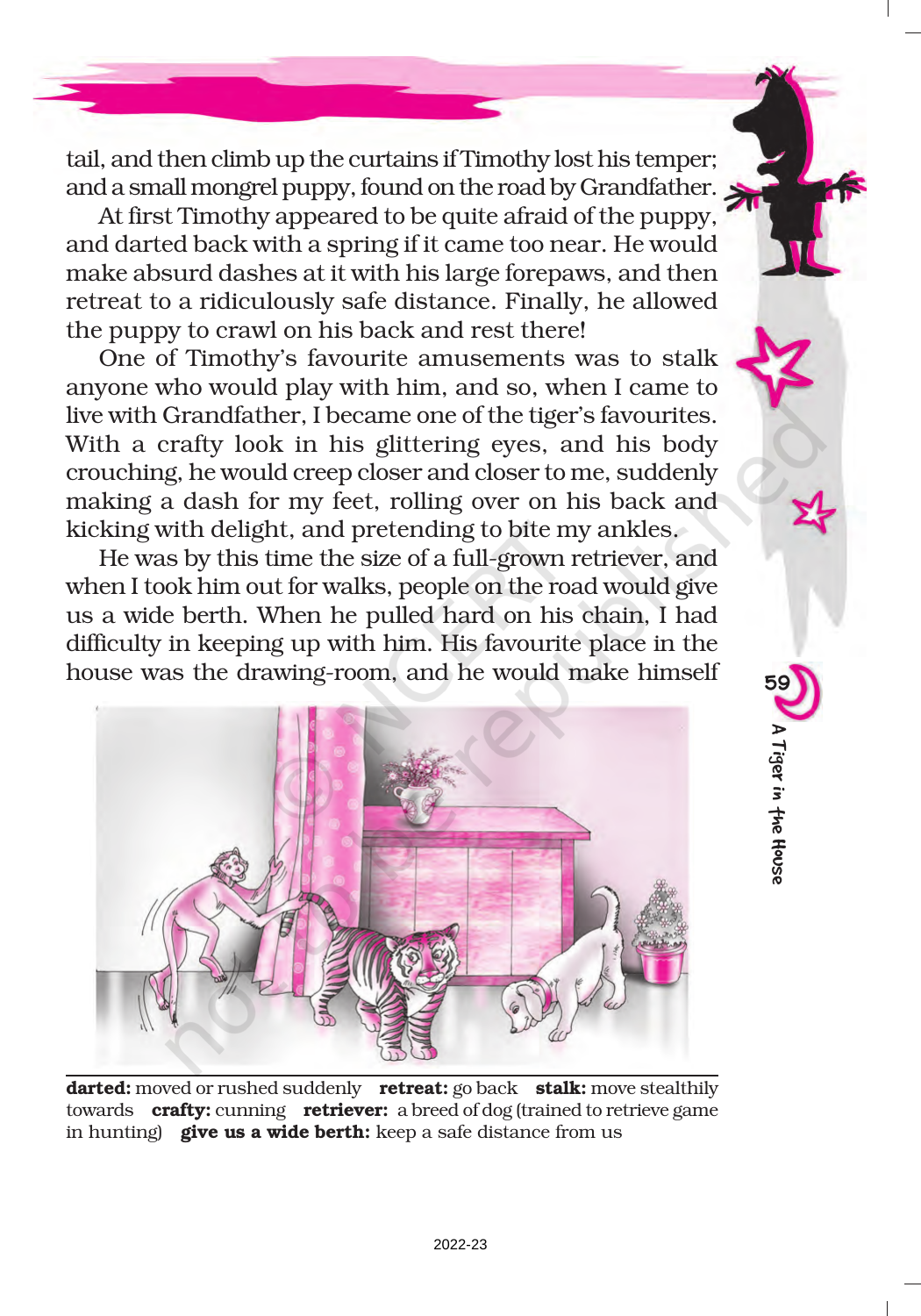comfortable on the long sofa, reclining there with great dignity, and snarling at anybody who tried to get him off.

Timothy had clean habits, and would scrub his face with his paws exactly like a cat. He slept at night in the cook's quarters, and was always delighted at being let out by him in the morning.

## omprehension Check

1. "He had the distinction of being the only member of the party to have bagged any game..."

The phrase in italics means

- (i) Grandfather was the most distinguished member of the party.
- (ii) Grandfather was the only sportsperson in the party.
- (iii) Grandfather was the only successful member of the hunting party.

Mark the right answer.

- 2. Complete the following sentences.
	- $(i)$  Toto climbed up the curtains when  $\overline{\phantom{a}}$
	- (ii) ——————————————————————— -, I became one of the tiger's favourites.

———————————————————————

———————————————————————

- (iii) Timothy had clean habits, -
	- $\star$  As Timothy grows up, he becomes less friendly and rather dangerous.
	- Grandfather decides to transfer him to the zoo.
	- $\star$  Six months later, Grandfather pays Timothy a visit. Timothy is happy to see Grandfather. Or is he?

"One of these days," declared Grandmother in her prophetic manner, "we are going to find Timothy sitting on Mahmoud's bed, and no sign of the cook except his clothes and shoes!"

2022-23

OD An Alien Hand<br>O

O An Alien Hand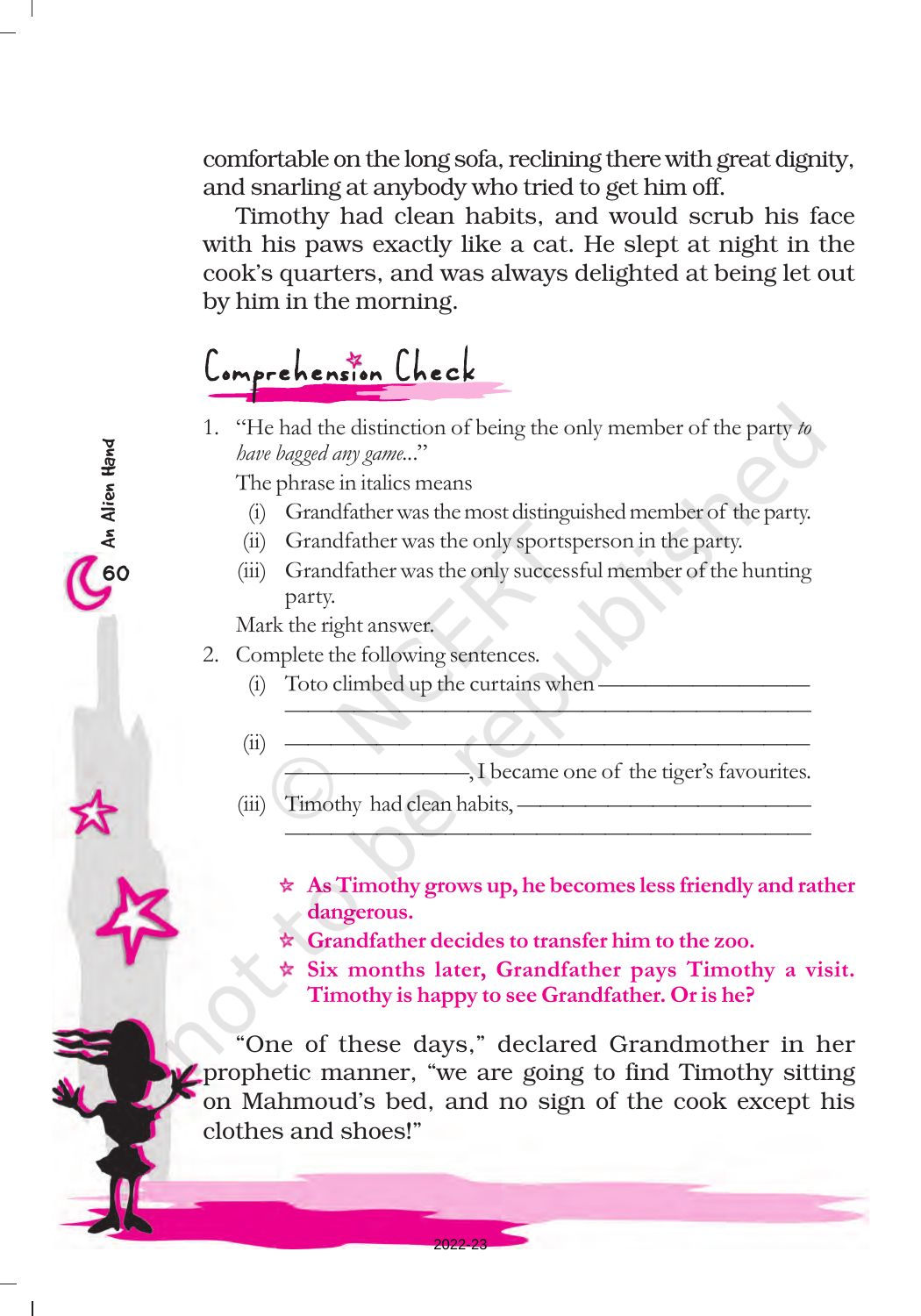Of course, it never came to that, but when Timothy was about six months old a change came over him; he grew steadily less friendly. When out for a walk with me, he would try to steal away to stalk a cat or someone's pet dog. Sometimes at night we would hear frenzied cackling from the poultry house, and in the morning there would be feathers lying all over the verandah. Timothy had to be chained up more often. And finally, when he began to stalk Mahmoud about the house with what looked like villainous intent, Grandfather decided it was time to transfer him to a zoo.

Reserving a first class compartment for himself and Timothy—no one would share a compartment with them— Grandfather took him to Lucknow where the zoo authorities were only too glad to receive as a gift a well-fed and fairly civilised tiger.

About six months later, when my grandparents were visiting relatives in Lucknow, Grandfather took the opportunity of calling at the zoo to see how Timothy was getting on. I was not there to accompany him but I heard all about it when I returned to Dehra.

Arriving at the zoo, Grandfather made straight for the particular cage in which Timothy had been interned. The tiger was there, crouched in a corner, full-grown and with a magnificent striped coat.

"Hello Timothy!" said Grandfather and put his arm through the bars of the cage.

The tiger approached the bars, and allowed Grandfather to put both hands around his head. Grandfather stroked the tiger's forehead and tickled his ears, and, whenever he growled, smacked him across the mouth, which was his old way of keeping him quiet.

frenzied: loud and frantic cackling: noise (made by hens) villainous **intent:** wicked and dangerous plan or idea **interned:** kept **smacked:** hit lightly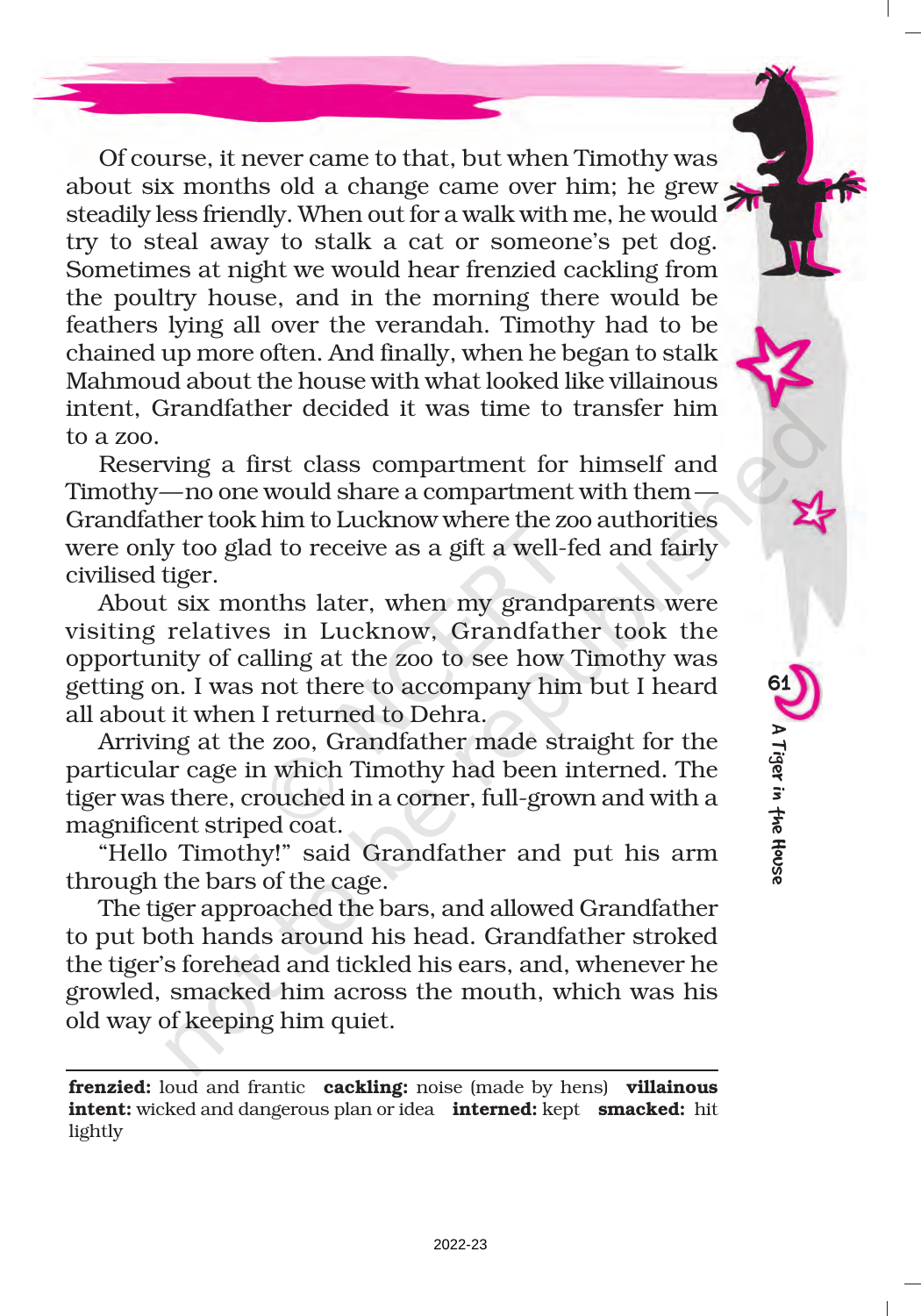

He licked Grandfather's hands and only sprang away when a leopard in the next cage snarled at him. Grandfather 'shooed' the leopard away, and the tiger returned to lick his hands; but every now and then the leopard would rush at the bars, and he would slink back to his corner.

A number of people had gathered to watch the reunion when a keeper pushed his way through the crowd and asked Grandfather what he was doing.

"I'm talking to Timothy," said Grandfather. "Weren't you here when I gave him to the zoo six months ago?"

"I haven't been here very long," said the surprised keeper. "Please continue your conversation. But I have never been able to touch him myself, he is always very bad tempered."

"Why don't you put him somewhere else?" suggested Grandfather. "That leopard keeps frightening him. I'll go and see the Superintendent about it."

2022-23

slink: move noiselessly

OD An Alien Hand<br>N

Co An Alien Hand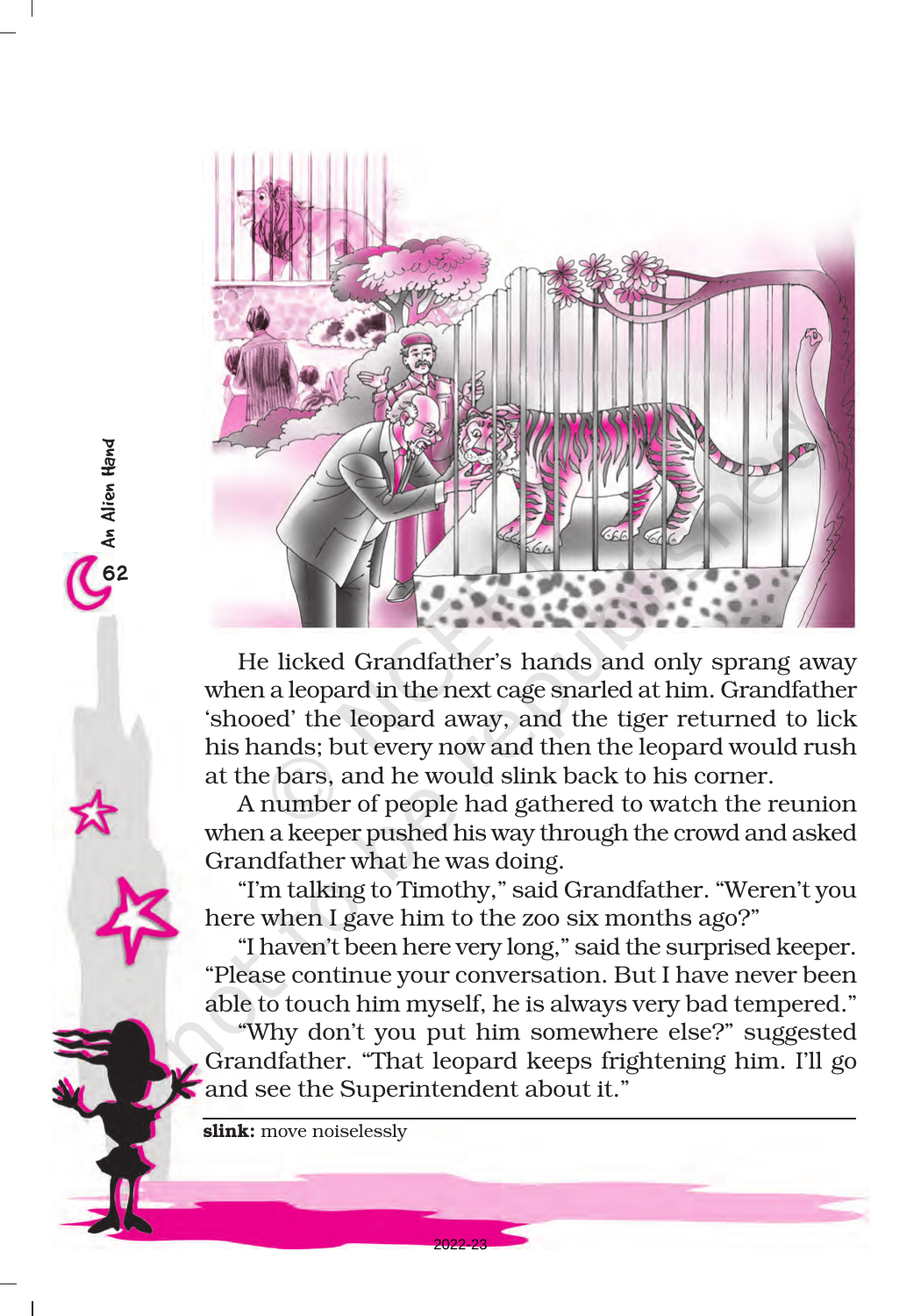Grandfather went in search of the Superintendent of the zoo, but found that he had gone home early; and so, after wandering about the zoo for a little while, he returned to Timothy's cage to say good-bye. It was beginning to get dark.

He had been stroking and slapping Timothy for about five minutes when he found another keeper observing him with some alarm. Grandfather recognised him as the keeper who had been there when Timothy had first come to the zoo.

"You remember me," said Grandfather. "Now why don't you transfer Timothy to another cage, away from this stupid leopard?"

"But— sir —" stammered the keeper, "it is not your tiger."

"I know, I know," said Grandfather. "I realise he is no longer mine. But you might at least take a suggestion or two from me."

"I remember your tiger very well," said the keeper. "He died two months ago."

"Died!" exclaimed Grandfather.

"Yes sir, of pneumonia. This tiger was trapped in the hills only last month, and he is very dangerous!"

Grandfather could think of nothing to say. The tiger was still licking his arm, with increasing relish. Grandfather took what seemed to him an age to withdraw his hand from the cage.

With his face near the tiger's he mumbled, "Goodnight, Timothy," and giving the keeper a scornful look, walked briskly out of the zoo.

> RUSKIN BOND (slightly abridged)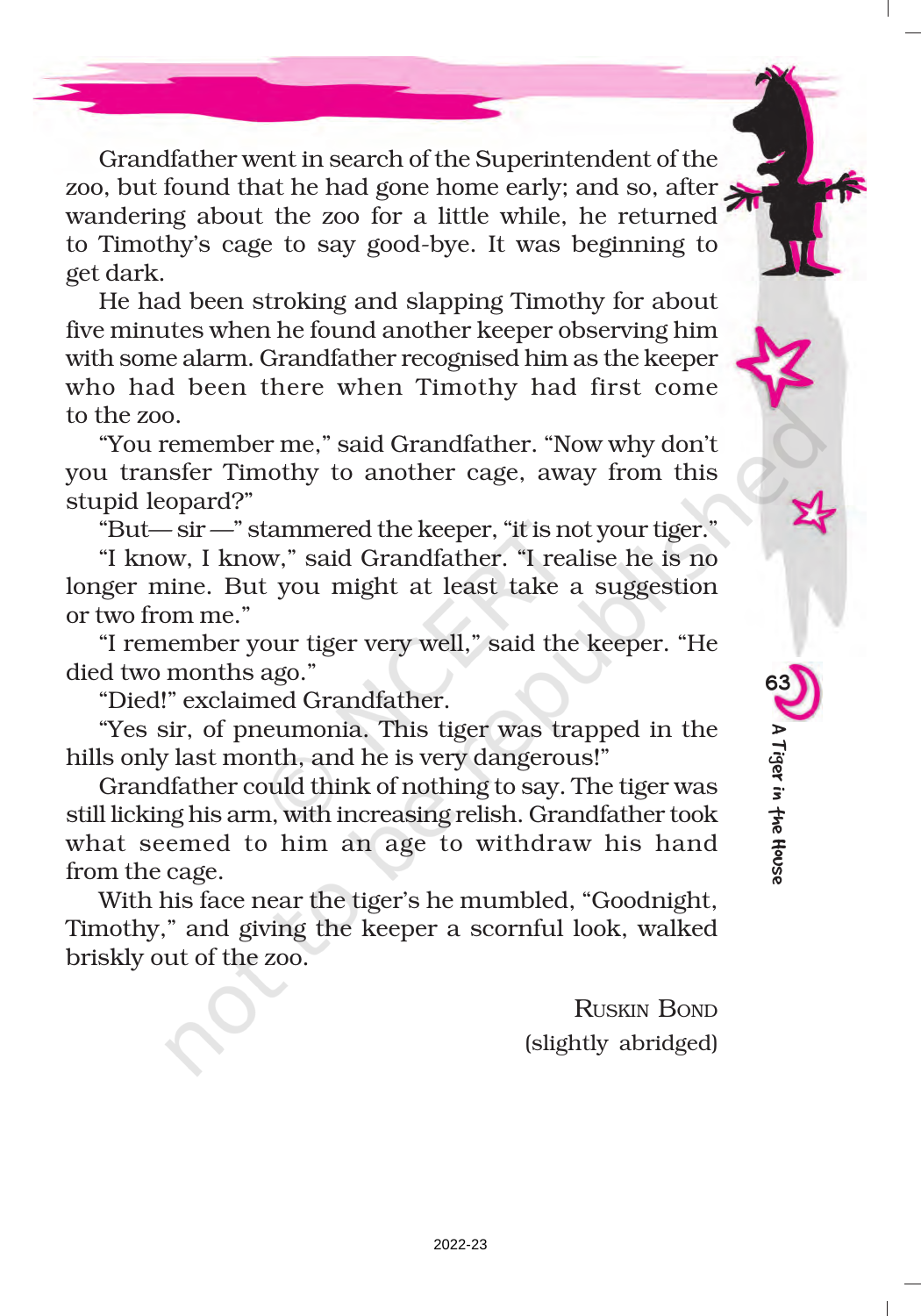# Comprehension Check

- 1. Grandmother's prophecy was that the tiger
	- (i) would prefer Mahmoud's bed to sleep in.
	- (ii) and the cook would disappear together from the house.
	- (iii) would one day make a meal of Mahmoud.

Mark the right answer.

OD An Alien Hand<br><del>P</del>

On An Alien Hand

- 2. When Timothy was about six months old, a change came over him. The phrase in italics means that
	- (i) Timothy had grown to his full size.
	- (ii) Timothy grew more friendly.
	- (iii) Timothy grew less friendly, in fact more dangerous
- 3. Write 'True' or 'False' against each of the following statements.
	- (i) Timothy and Grandfather went to Lucknow in a special compartment.
	- (ii) The compartment in which Grandfather and Timothy travelled had no other passenger.
	- (iii) Timothy and Grandfather travelled in a first class compartment.
	- (vi) All passengers in the compartment thought that Timothy was a well-fed and civilised tiger.
- 4. Grandfather suggested that Timothy should be put in another cage. The reason was that
	- (i) the tiger had become very bad tempered.
	- (ii) a leopard in the next cage would constantly rush at Timothy.
	- (iii) the cage was too small for a full grown tiger.

2022-23

- 5. The tiger was still licking his arm, with increasing relish. The phrase in italics suggests that Timothy
	- (i) was good natured.
	- (ii) recognised an old friend.
	- (iii) smelt fresh food.